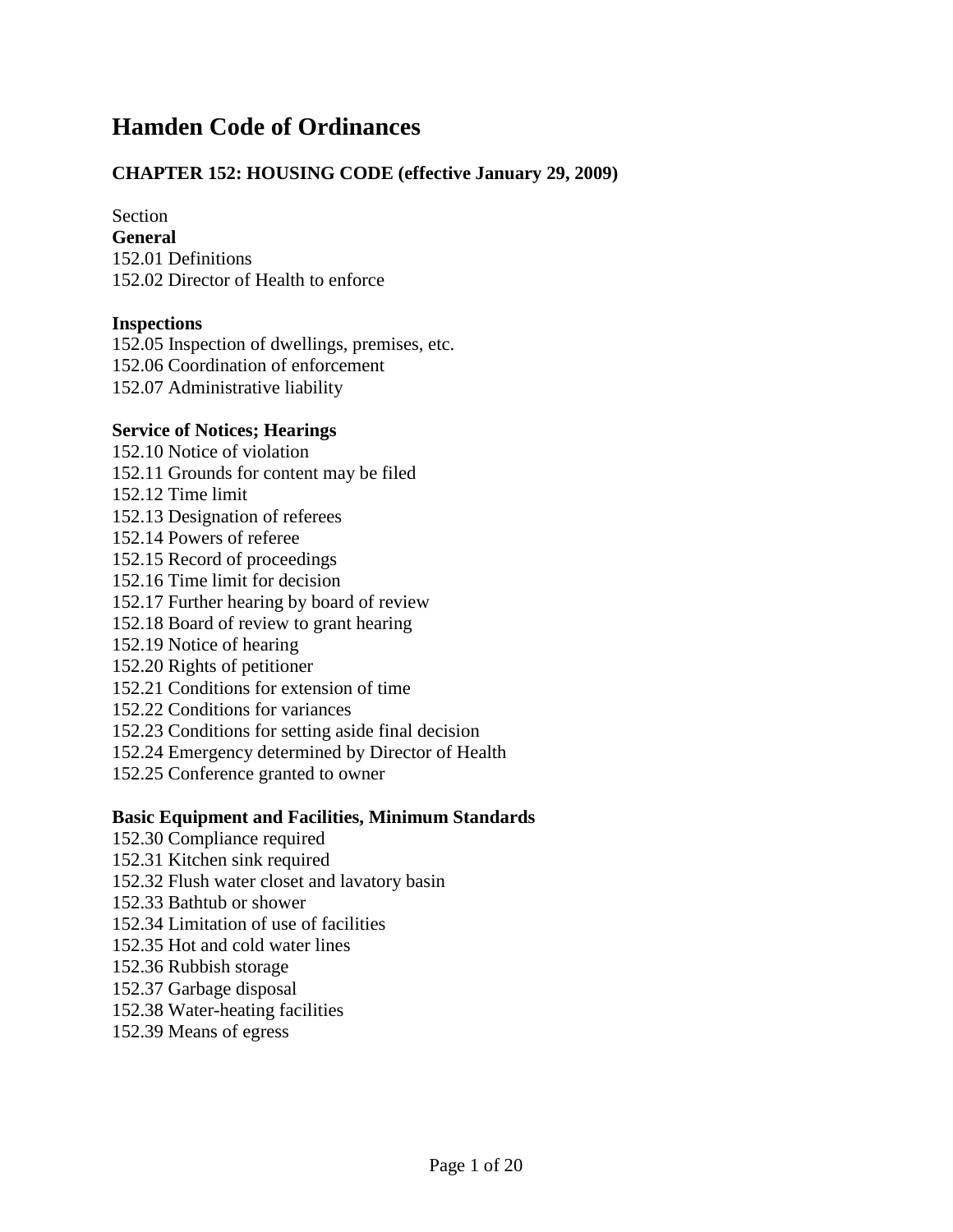#### **Light, Heating; Minimum Standards**

- 152.45 Compliance required 152.46 Total window area 152.47 Adequate ventilation 152.48 Requirements for bathroom and water closet 152.49 Electric service requirements 152.50 Heating facilities 152.51 Public halls and stairways lighted 152.52 Screens required
- 152.53 Rodent control

#### **Dwelling Units, Sanitary Maintenance**

152.55 Compliance required 152.56 Foundation, wall, roof, etc. 152.57 Window, exterior door and basement hatchway 152.58 Stairs and porch 152.59 Installation of plumbing fixtures 152.60 Floor surfaces maintained 152.61 Maintenance of all facilities 152.62 Rental or occupancy of vacant dwelling unit 152.63 Discontinuance of service

# **Minimum Space, Use and Location Requirements**

152.65 Compliance required 152.66 Floor space 152.67 Space requirement for sleeping rooms 152.68 Ceiling height 152.69 Smoke alarms 152.70 Basement space prohibited; conditions

#### **Owner's Responsibility**

- 152.75 Maintenance of premises
- 152.76 Responsibilities of occupant
- 152.77 Rubbish disposal
- 152.78 Garbage disposal
- 152.79 Screens, storm doors and windows
- 152.80 Extermination of insects, rodents
- 152.81 Plumbing fixtures

#### **Rooming Houses**

- 152.85 Compliance required; exceptions
- 152.86 Rooming house permit
- 152.87 Inspection
- 152.88 Permit suspended; conference granted
- 152.89 Plumbing facility requirements
- 152.90 Bed linen and towels supplied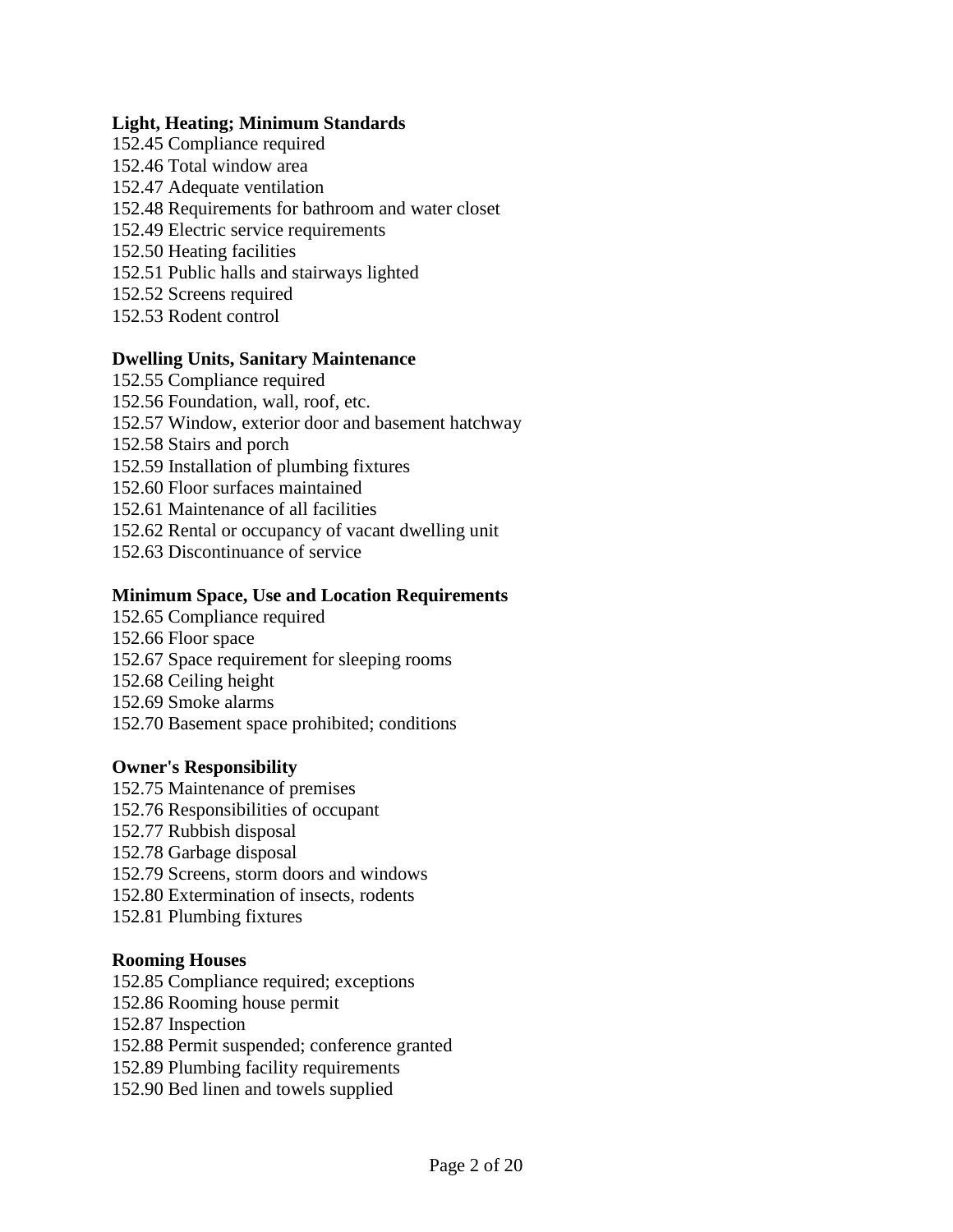152.91 Floor space in sleeping rooms 152.92 Means of egress 152.93 Sanitary maintenance 152.94 Hotels, motels, dormitories, clubs

### **Unfit Dwellings; Legal Procedure**

152.100 Compliance required 152.101 Defects in unfit dwellings 152.102 Unfit dwellings vacated 152.103 Written approval required to reoccupy 152.104 Placards on unfit dwellings 152.105 Conference and hearing granted

### **Violation**

152.110 Prohibited 152.199 Penalty

### **GENERAL**

#### **§ 152.01 Definitions.**

For the purpose of this chapter, unless otherwise specifically provided, the following words and phrases shall have the following meanings ascribed to them respectively:

(A) **"Basement."** That portion of a building, which is partially or completely below grade. (Amd. Ord. 11/06/2003)

(B) **"Door."** A swinging or sliding barrier by which an entry is closed or opened. (Amd. Ord. 11/06/2003)

(C) **"Dwelling."** Any building which is wholly or partly used or intended to be used for living or sleeping by human occupants; provided that temporary housing as hereinafter defined shall not be regarded as a dwelling.

(D) **"Dwelling unit."** Any room or group of rooms located within a dwelling and forming a single habitable unit with facilities which are used or intended to be used for living, sleeping, cooking and eating.

(E) **"Extermination."** The control and elimination of insects, rodents or other pests by eliminating their harborage places; by removing or making inaccessible materials that may serve as their food; by poisoning, spraying, fumigating, trapping; or by any other recognized and legal pest-elimination methods approved by the Director of Health.

(F) **"Garbage."** The animal and vegetable waste resulting from the handling, preparation, cooking and consumption of food.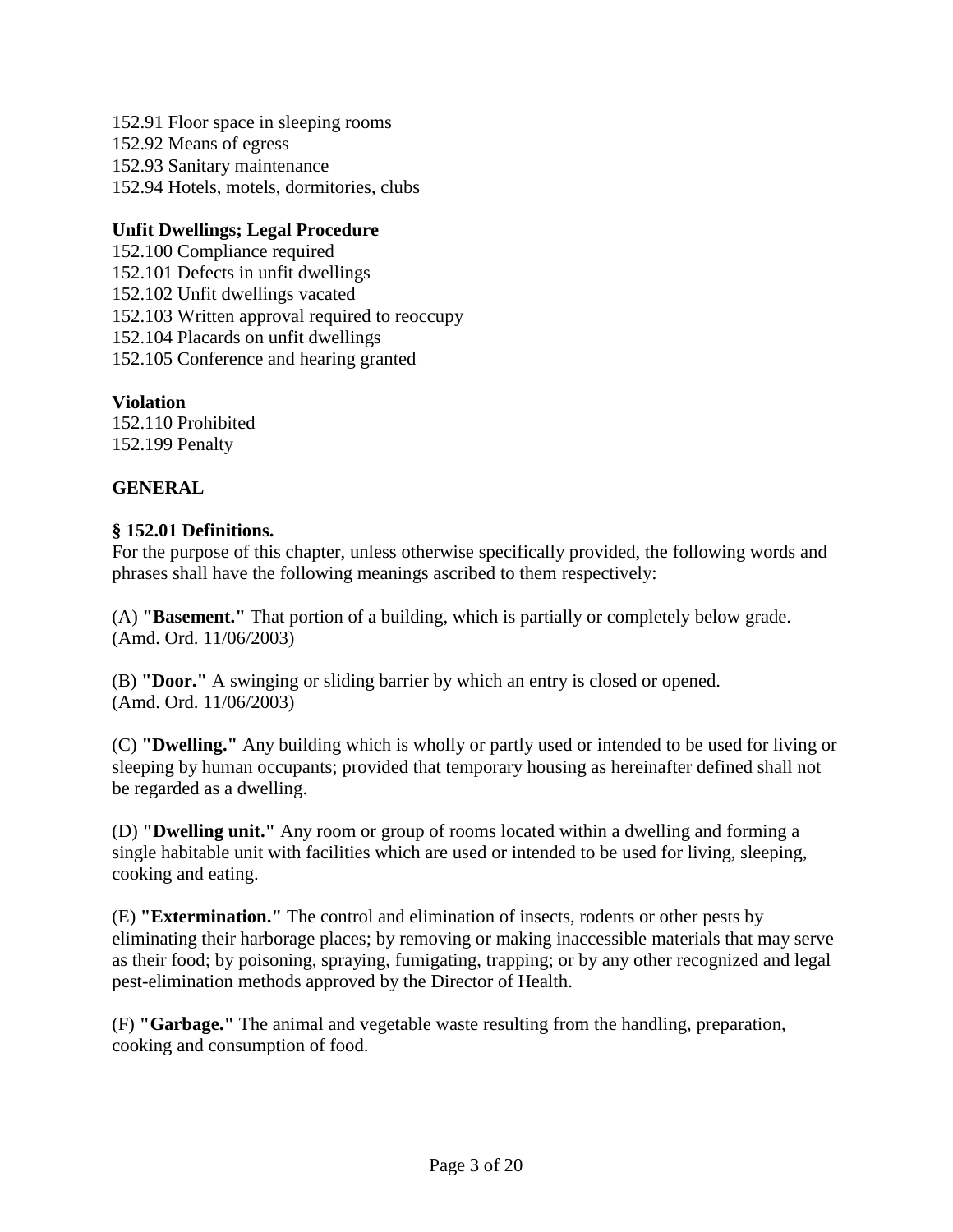(G) **"Habitable room."** A room or enclosed floor space used or intended to be used for living, sleeping, cooking or eating purposes, excluding bathrooms, water closet compartments, laundries, pantries, foyers or communicating corridors, closets and storage spaces.

(H) **"Director of Health."** The legally designated health authority of the town, or his authorized representative.

(I) **"Infestation."** The presence, within or around a dwelling, of any insects, rodents or other pests.

(J) **"Multiple dwelling."** Any dwelling containing more than 2 dwelling units.

(K) **"Occupant."** Any person, over one year of age, living, sleeping, cooking or eating in, or having actual possession of, a dwelling unit or rooming unit.

(L) **"Operator."** Any person who has charge, care or control of a building, or part thereof, in which dwelling units or rooming units are let.

(M) **"Ordinary minimum winter conditions."** The temperature 15° F. above the lowest recorded temperature for the previous 10 year period.

(N) **"Owner,"** Any person who, alone or jointly or severally with others:

(1) Shall have legal title to or beneficial interest in any dwelling or dwelling unit, with or without accompanying actual possession thereof; or

(2) Shall have charge, care or control of any dwelling or dwelling unit, as owner or agent of the owner, or officer, or director of a corporation or corporate owner, or as executor, executrix, administrator, administratrix, trustee or guardian of the estate of the owner. Any person thus representing the actual owner shall be bound to comply with the provisions of this chapter, and of rules and regulations adopted pursuant thereto, to the same extent as if he were the owner.

(0) **"Plumbing."** Shall include all of the following supplied facilities and equipment: gas pipes, gas-burning equipment, water pipes, garbage-disposal units, waste pipes, water closets, sinks, installed dishwashers, lavatories, bathtubs, shower baths, installed clothes-washing machines, catch basins, drains, vents, and any other similar supplied fixtures, together with all connections to water, sewer or gas lines.

(P) **"Rooming unit."** Any room or group of rooms forming a single habitable unit used or intended to be used for living and sleeping, but not for cooking or eating purposes.

(Q) **"Rooming house."** Any dwelling, or that part of any dwelling, including motels, hotels, clubs and dormitories, containing one or more rooming units, in which space is occupied by 3 or more persons who are not husband or wife, son or daughter, mother or father, of the owner or operator.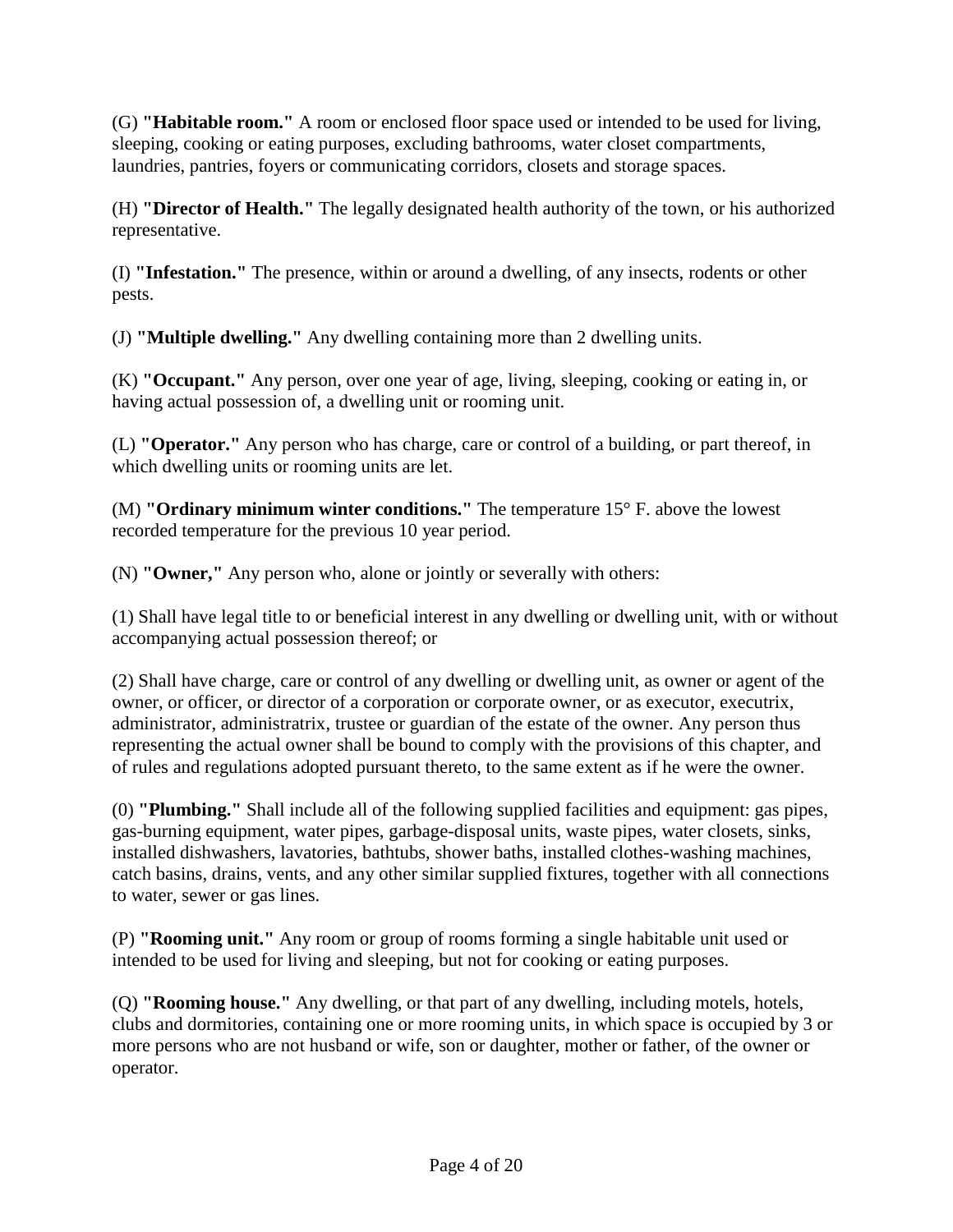(R) **"Rubbish."** Combustible and noncombustible waste materials, except garbage; and the term shall include the residue from the burning of wood, coal, coke and other combustible material, paper, rags, cartons, boxes, wood, excelsior, rubber, leather, tree branches, yard trimming, tin cans, metals, mineral matter, glass, crockery and dust.

(S) **"Supplied."** Paid for, furnished or provided by or under the control of the owner or operator.

(T) **"Temporary housing."** Any tent, trailer or other structure used for human shelter which is designed to be transportable and which is not attached to the ground, to another structure, or to any utilities system on the same premises for more than 30 consecutive days.

(U) Meaning of certain words: Whenever the words **"dwelling," "dwelling unit," "rooming house," "rooming unit," "premises,"** are used in this chapter, they shall be construed as though they were followed by the words "or any part thereof " (Adopted 9-5-67)

(V) **"Window."** An opening typically in the wall of a building, for admission of light and air that is usually closed by casements or sashes containing transparent material (such as glass) and capable of being opened or shut. (Amd. Ord. 11/06/2003)

### **§ 152.02 Director of Health to enforce.**

The Director of Health is authorized to make and, after a public hearing has been held by the Director of Health of this town, to adopt such written rules and regulations as may be necessary for the proper enforcement of the provisions of this chapter; provided that the rules and regulations shall not be in conflict with the provisions of this chapter. The Director of Health shall file a certified copy of all rules and regulations which he may adopt with the clerk of this town. The rules and regulations shall have the same force and effect as the provisions of this chapter, and the penalty for violation thereof shall be the same as the penalty for violation of the provisions of this chapter as hereinafter provided. (Adopted 9-5-67)

# **INSPECTIONS**

### **§ 152.05 Inspection of dwellings, premises, etc.**

The Director of Health is authorized and directed to make inspections to determine the condition of dwellings, dwelling units, rooming units, and premises located within this town, in order that he may perform his duty of safeguarding the health and safety of the occupants of dwellings and of the general public. For the purpose of making the inspections, the Director of Health is authorized to enter, examine and survey at all reasonable times all dwellings, dwelling units, rooming units and premises. The owner or occupant of every dwelling, dwelling unit and rooming unit, or the person in charge thereof, shall give the Director of Health free access to the dwelling, dwelling unit or rooming unit and its premises at all reasonable times for the purpose of the inspection, examination and survey. Every occupant of a dwelling or dwelling unit shall give the owner thereof, or his agent or employee, access to any part of the dwelling or dwelling unit, or its premises, at all reasonable times for the purpose of making the repairs or alterations as are necessary to effect compliance with the provisions of this chapter or with any lawful rule or regulation adopted or any lawful order issued pursuant to the provisions of this chapter. The foregoing shall not authorize entry by force to make the inspections and in the event the owner or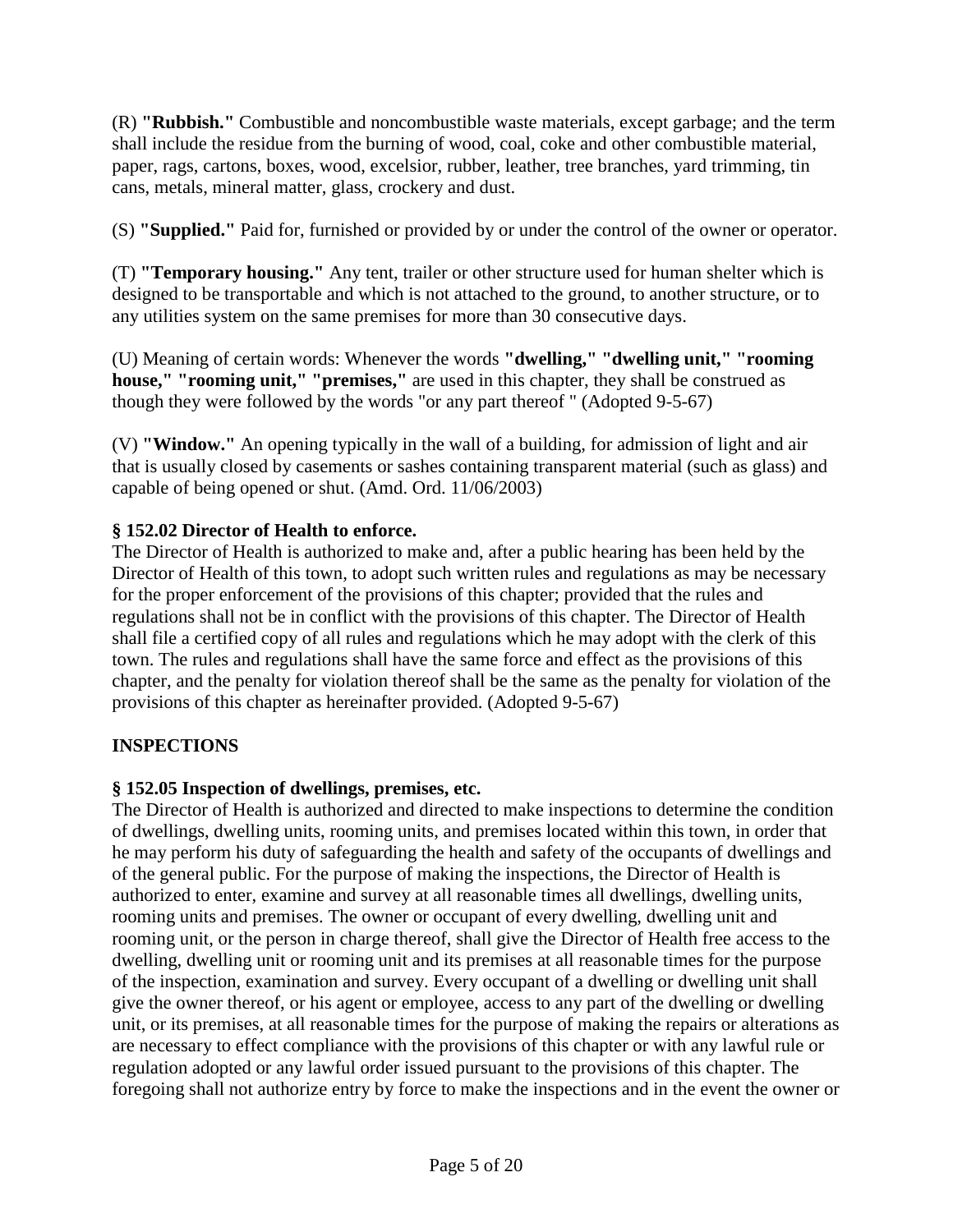occupant of a dwelling, dwelling unit, or the person in charge thereof, shall refuse to permit entry for the inspection, entry for such purpose shall be allowed only through a properly issued warrant in accordance with law. (Adopted 9-5-67) Penalty, see § 152.199

### **§ 152.06 Coordination of enforcement.**

Inspection of premises and the issuing of orders in connection therewith under the provisions of this chapter shall be the exclusive responsibility of the health department of the municipality. Wherever, in the opinion of the Director of Health, it is necessary or desirable to have inspections of any condition by any other department, he shall arrange for this to be done in such manner that the owners or occupants of buildings shall not be subjected to visits by numerous inspectors nor to multiple or conflicting orders. No order for correction of any violation under this chapter shall be issued without the approval of the Director of Health, and it shall be the responsibility of that official before issuing any such order to determine that it has the concurrence of any other department or official of the government concerned with any matter involved on the case in question. (Adopted 9-5-67)

# **§ 152.07 Administrative liability.**

Except as may otherwise be provided by statute or local law or ordinance, no officer, agent or employee of the municipality charged with the enforcement of the housing code shall render himself personally liable for any damage that may accrue to persons or property as a result of any act required or permitted in the discharge of his duties under this chapter. No person who institutes, or assists in the prosecution of, a criminal proceeding under this chapter shall be liable to damages hereunder unless he acted with actual malice and without reasonable grounds for believing that the person accused or prosecuted was guilty of an unlawful act or omission. Any suit brought against any officer, agent or employee of the municipality, as a result of any act required or permitted in the discharge of his duties under this chapter, shall be defended by the legal representative of the municipality until the final determination of the proceedings therein. (Adopted 9-5-67)

# **SERVICE OF NOTICE; HEARINGS**

# **§ 152.10 Notice of violation.**

Whenever the Director of Health determines that there are reasonable grounds to believe that there has been a violation of any provision of this chapter or of any rule or regulation adopted pursuant thereto, he shall give notice of the alleged violation to the person or persons responsible therefore, as hereinafter provided. Such notice shall:

(A) Be put in writing;

(B) Include a statement of the reasons why it is being issued;

(C) Allow a reasonable time for the performance of any act it requires; And

(D) Be served upon the owner or his agent, or the occupant, as the case may require; provided that such notice shall be deemed to be properly served upon such owner or agent, or upon such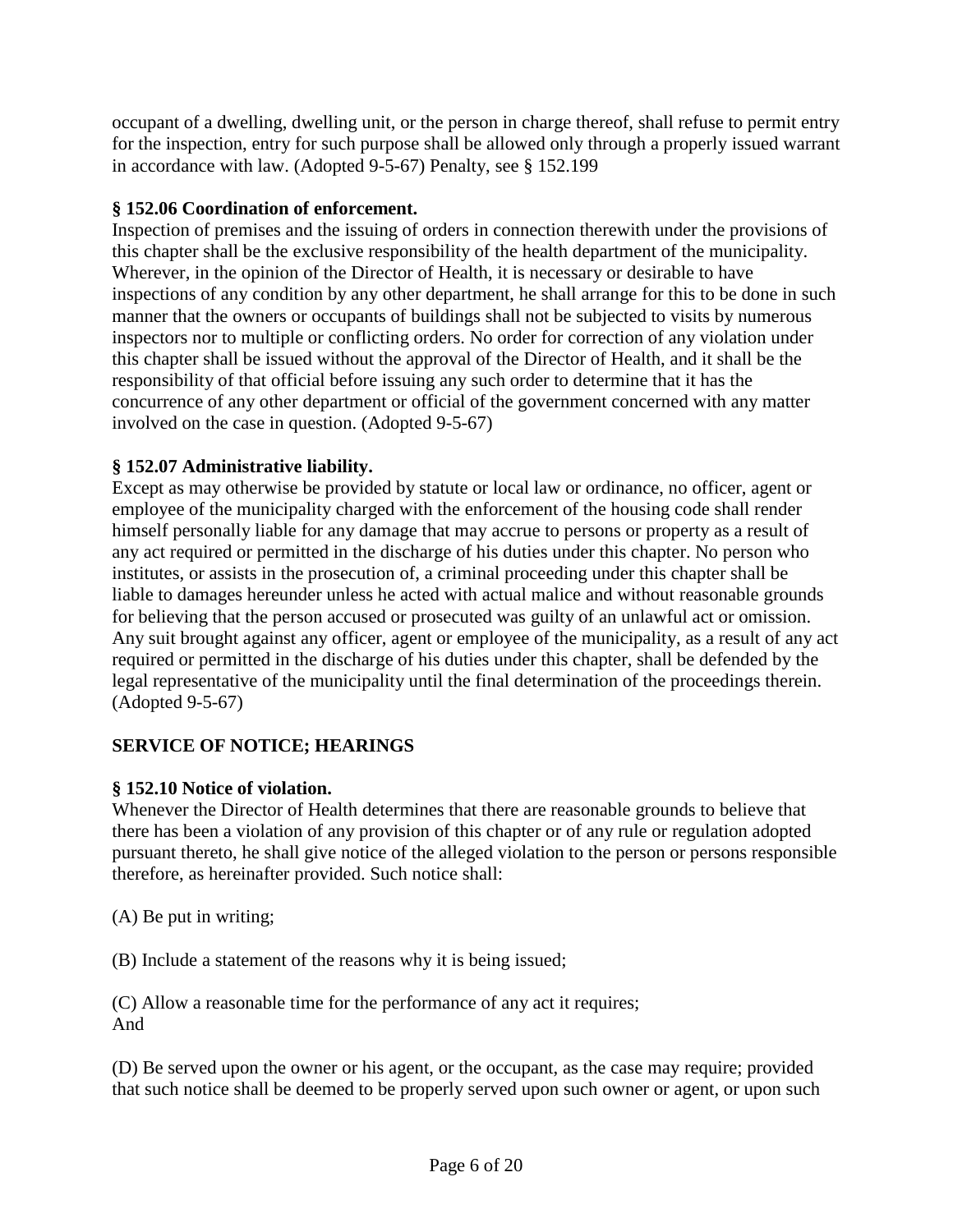occupant, if a copy thereof is served upon him personally; or if a copy thereof is sent by registered mail to his last known address; or if a copy thereof is posted in a conspicuous place in or about the dwelling affected by the notice; or if he is served with such notice by any other method authorized or required under the laws of this state. Such notice may contain an outline of remedial action which, if taken, will effect compliance with the provisions of this chapter and the rules and regulations adopted pursuant thereto. (Adopted 9-5-67)

# **§ 152.11 Grounds for content may be filed.**

Any person aggrieved by a notice of the Director of Health issued in connection with any alleged violation of this chapter or of applicable rules and regulations issued pursuant thereto, or by any order requiring repair or demolition, may petition the Director of Health for a conference on the matter. The petition may be filed by means of a letter, setting forth the petitioner's grounds for contesting the notice or order and must be received by the Director of Health within 21 days after such notice or order was served on the petitioner. (Adopted 9-5-67)

# **§ 152.12 Time limit.**

The Director of Health shall set a time and place for the conference and shall advise the petitioner in writing of such time and place within 10 days of the receipt of his petition. (Adopted 9-5-67)

### **§ 152.13 Designation of referees.**

The Director of Health shall designate one or more referees to preside at the conference, such referee or referees to be a member or members of the board of review, which shall consist of the fire marshal, the planning director and the building inspector. (Adopted 9-5-67)

### **§ 152.14 Powers of referee.**

The referee is authorized to administer oaths and affirmations and to subpoena any witnesses or documents, which may be introduced before him. (Adopted 9-5-67)

# **§ 152.15 Record of proceedings.**

A verbatim record of the proceedings before the referee shall be kept for each conference. (Adopted 9-5-67)

### **§ 152.16 Time limit for decision.**

Within 10 days following the close of each conference, the referee shall affirm, set aside or modify the notice or order contested by the petitioner, and shall advise the petitioner and the board of review of his decision in writing. (Adopted 9-5-67)

# **§ 152.17 Further hearing by board of review.**

Any person aggrieved by the decision of the referee may file a petition for hearing before the board of review within 21 days after such decision has been rendered and served upon petitioner in the manner prescribed for the service of notice in § 152.10. (Adopted 9-5-67)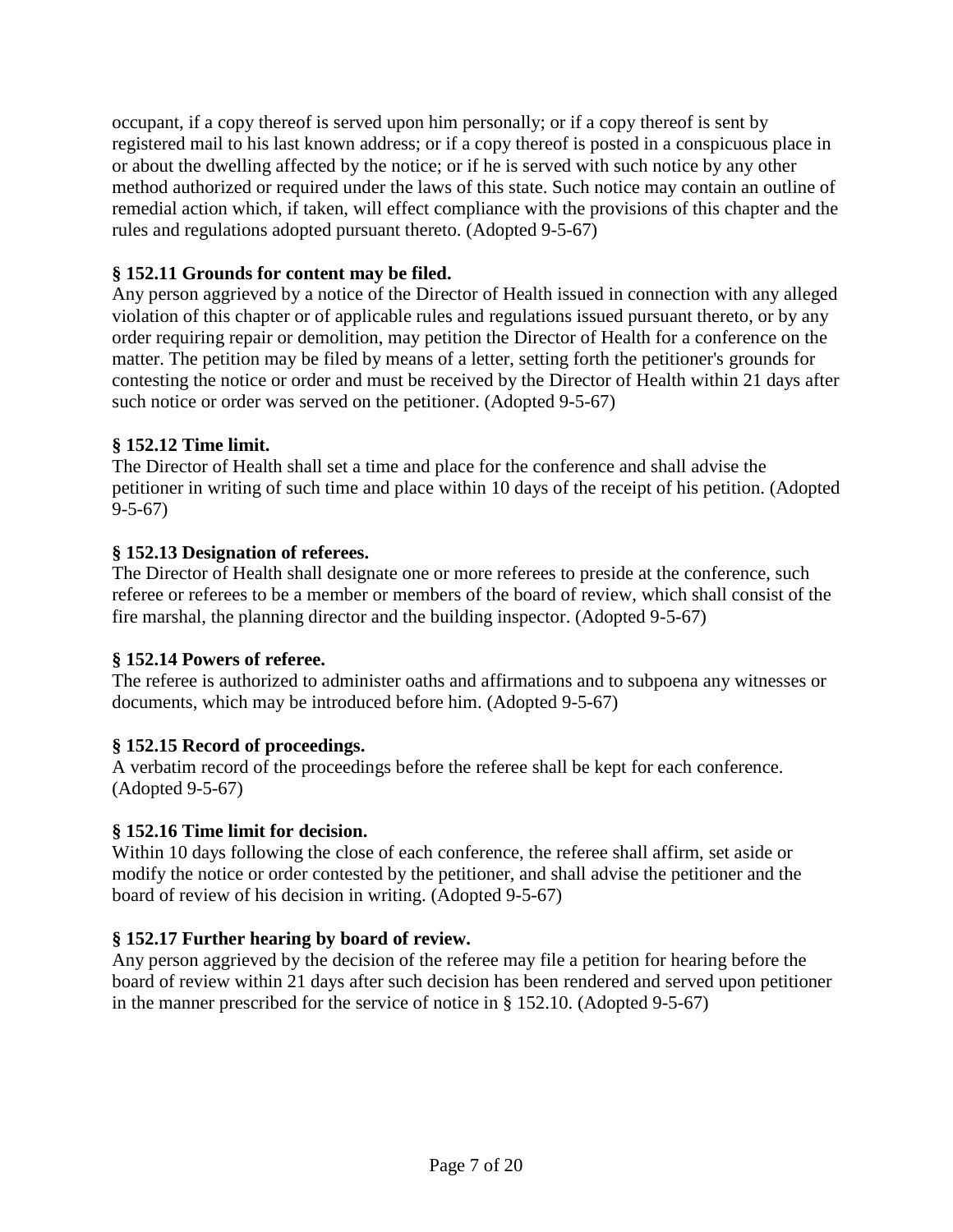### **§ 152.18 Board of review to grant hearing.**

Upon receipt of a valid petition, the board of review shall grant the hearing requested, and shall advise petitioner of its decision in writing within 10 days of the day on which his petition was received. (Adopted 9-5-67)

### **§ 152.19 Notice of hearing.**

When the board of review determines to hold a hearing, it shall serve petitioner with notice of its decision in the manner provided for service of notice in § 152.10. The board of review shall also notify the Director of Health of its determination, and shall request that a transcript of the record of the conference held pursuant to § 152.11 be filed with the board of review within 10 days of the announcement of the decision. (Adopted 9-5-67)

### **§ 152.20 Rights of petitioner.**

At the hearing, the petitioner shall be given an opportunity to show cause why the notice or order should be modified or withdrawn, or why the period of time permitted for compliance should be extended. (Adopted, 9-5-67)

### **§ 152.21 Conditions for extension of time.**

The hearing shall be on the record of the conference. The board of review, after consideration of the record as a whole, may affirm, modify or revoke the notice of order, and may grant an extension of time for the performance of any act of not more than 6 additional months, where the board of review finds that there is practical difficulty or undue hardship connected with the performance of any act required by the provisions of this chapter or by applicable rules or regulations issued pursuant thereto, and that the extension is in harmony with the general purpose of this chapter to secure the public health, safety and welfare. (Adopted 9-5-67)

### **§ 152.22 Conditions for variances.**

The board of review may grant variances from the provisions of this chapter, or from applicable rules and regulations issued pursuant thereto, when the board of review finds that there is practical difficulty or undue hardship connected with the performance of any act required by this chapter and applicable rules and regulations pursuant thereto; that strict adherence to the provisions would be arbitrary in the case at hand; that extension would not provide an appropriate remedy in the case at hand; and that the variance is in harmony with the general purpose of this chapter to secure the public health, safety and welfare. (Adopted 9-5-67)

### **§ 152.23 Conditions for setting aside final decision.**

Any person aggrieved by the final decision of the board of review may obtain judicial review by filing in a court of competent jurisdiction, within 21 days of the announcement of the decision, a petition praying that the decision be set aside in whole or in part. A copy of each petition so filed shall be forthwith transmitted to the board of review which shall file in a court a record of the proceedings upon which it based its decision. Upon the filing of the record, the court shall affirm, modify, or vacate the decision complained of in whole or in part. The findings of the board of review with respect to questions of fact shall be sustained if supported by substantial evidence on the record, considered as a whole. (Adopted 9-5-67)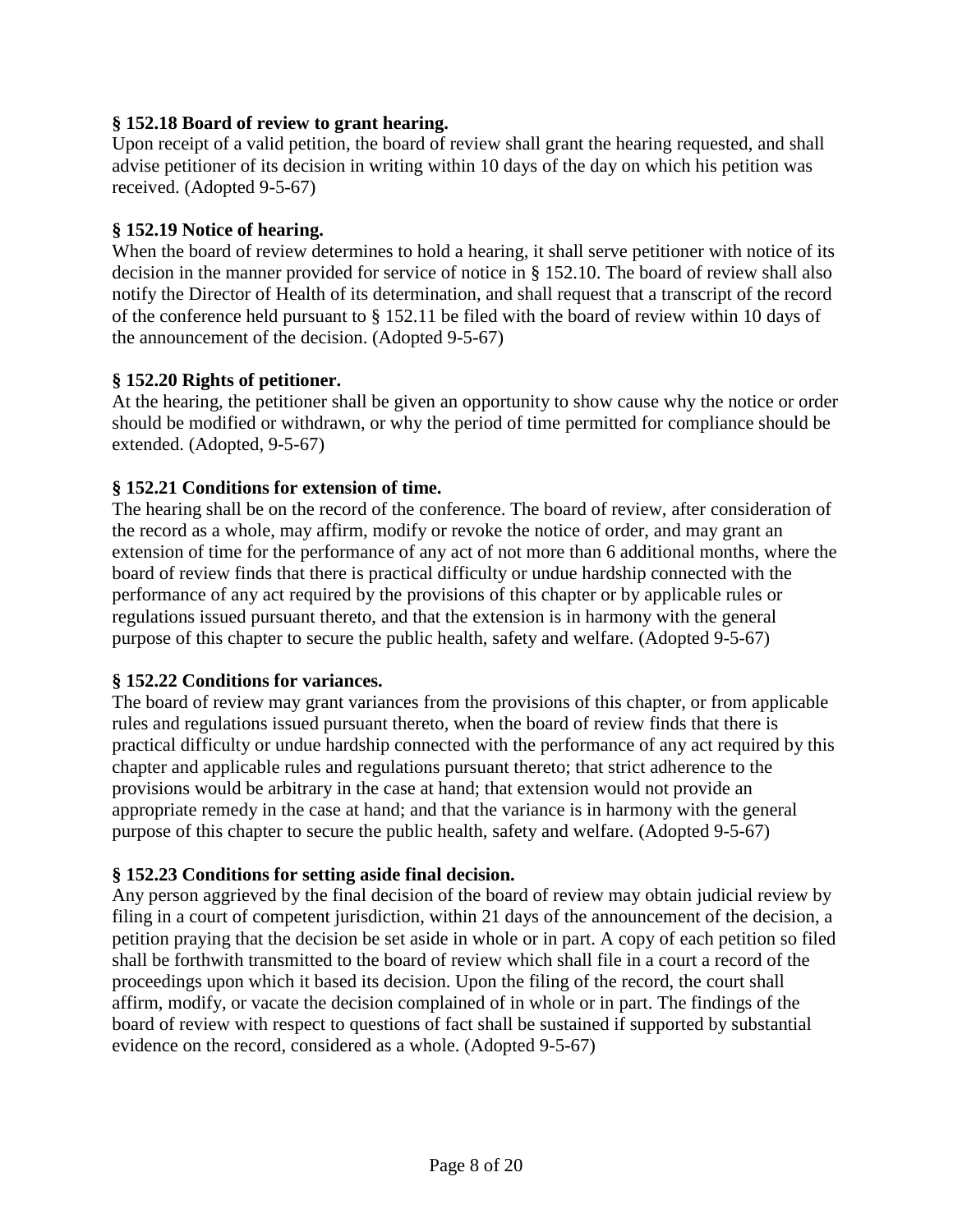### **§ 152.24 Emergency determined by Director of Health.**

Whenever, in the judgment of the Director of Health, an emergency exists which requires immediate action to protect the public health, safety or welfare, he may, without notice, conference or hearing, issue an order directing the owner, occupant or other person in charge of the structure to which the provisions of this chapter or applicable rules and regulations pursuant thereto apply, to take such action as is necessary to correct or abate the emergency; or, if circumstances warrant may himself act to abate or correct it. (Adopted 9-5-67)

### **§ 152.25 Conference granted to owner.**

The owner, occupant or other person in charge of the structure shall be granted a conference on the matter upon his request, as soon as practicable, but the conference shall in no case stay the abatement or correction of the emergency. (Adopted 9-5-67)

# **BASIC EQUIPMENT AND FACILITIES, MINIMUM STANDARDS**

### **§ 152.30 Compliance required.**

No person shall occupy as owner-occupant or let to another for occupancy any dwelling or dwelling unit, for the purpose of living, sleeping, cooking or eating therein, which does not comply with the following requirements provided in §§ 152.30 to 152.39, inclusive. (Adopted 9- 5-67) Penalty, see § 152.199

### **§ 152.31 Kitchen sink required.**

Every dwelling unit shall contain a kitchen sink in good working condition and properly connected to a water and sewer system approved by the Director of Health. (Adopted 9-5-67) Penalty, see § 152.199

### **§ 152.32 Flush water closet and lavatory basin.**

Every dwelling unit (except as otherwise permitted under § 152.34) shall contain a room which affords privacy to a person within the room and which is equipped with a flush water closet and a lavatory basin in good working condition and properly connected to a water and sewer system approved by the Director of Health. (Adopted 9-5-67) Penalty, see § 152.199

### **§ 152.33 Bathtub or shower.**

Every dwelling unit (except as otherwise permitted under § 152.34 shall contain, within a room which affords privacy to a person within the room, a bathtub or shower in good working condition and properly connected to a water and sewer system approved by the Director of Health. (Adopted 9-5-67) Penalty, see § 152.199

### **§ 152.34 Limitation of use of facilities.**

The occupants of not more than 2 dwelling units may share a single flush water closet, a single lavatory basin, and a single bathtub or shower if;

(A) Neither of the 2 dwelling units contains more than 2 rooms; provided that, for the purposes of this paragraph, a kitchenette or an efficiency kitchen with not more than 60 square feet of floor area shall not be counted as a room;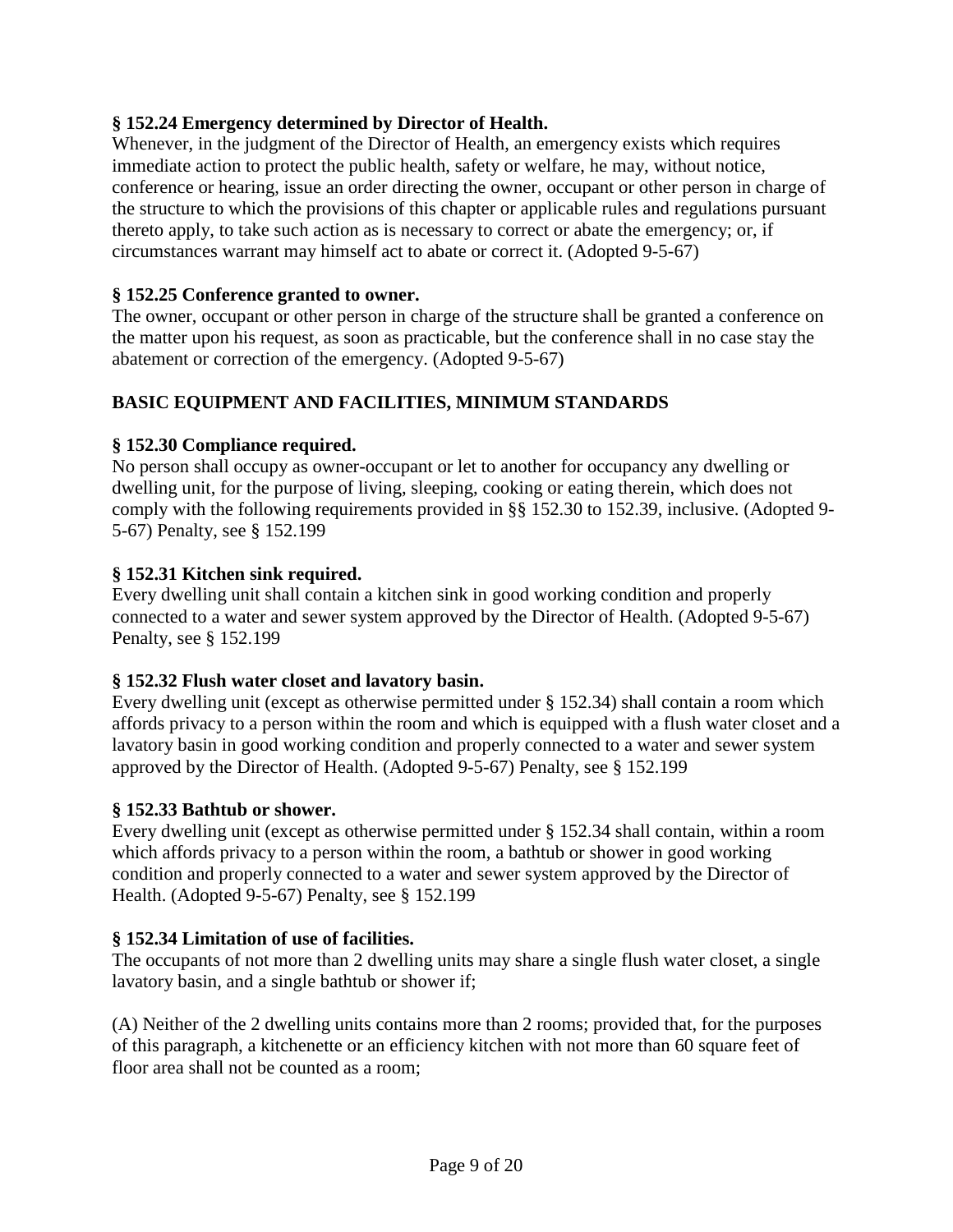(B) The habitable area of each of such dwelling units shall equal not more than 250 square feet of floor area; and

(C) Such water closet, lavatory basin and bathtub or shower shall be in good working condition and properly connected to a water and sewer system approved by the Director of Health. (Adopted 9-5-67) Penalty, see § 152.199

### **§ 152.35 Hot and cold water lines.**

Every kitchen sink, lavatory basin and bathtub or shower required under the provisions of §§ 152.31 to 152.34, inclusive, shall be properly connected with both hot and cold water lines. (Adopted 9-5-67) Penalty, see § 152.199

### **§ 152.36 Rubbish storage.**

Every dwelling unit shall be supplied with adequate rubbish storage facilities, type and location of which are approved by the Director of Health. (Adopted 9-5-67) Penalty, see § 152.199

### **§ 152.37 Garbage disposal.**

Every dwelling unit shall have adequate garbage disposal facilities or garbage storage containers, type and location of which are approved by the Director of Health. (Adopted 9-5-67) Penalty, see § 152.199

### **§ 152.38 Water-heating facilities.**

Every dwelling shall have supplied water-heating facilities which are properly installed, are maintained in safe and good working condition, are properly connected with the hot-water lines required under the provisions of § 152.35, and are capable of heating water to such a temperature as to permit an adequate amount of water to be drawn at every required kitchen sink, lavatory basin, bathtub or shower at a temperature of not less than 120°F. The supplied water heating facilities shall be capable of meeting the requirements of this section when the dwelling or dwelling unit heating facilities required under the provisions of § 152.70 are not in operation. (Adopted 9-5-67) Penalty, see § 152.199

### **§ 152.39 Means of egress.**

Every dwelling unit shall have safe, unobstructed means of egress leading to safe and open space at ground level. (Adopted 9-5-67) Penalty, see § 152.199

# **LIGHT, HEATING; MINIMUM STANDARDS**

### **§ 152.45 Compliance required.**

No person shall occupy as owner-occupant or let to another for occupancy any dwelling or dwelling unit, for the purpose of living therein, which does not comply with the following requirements provided in §§ 152.45 to 152.53, inclusive. (Adopted 9-5-67) Penalty, see § 152.199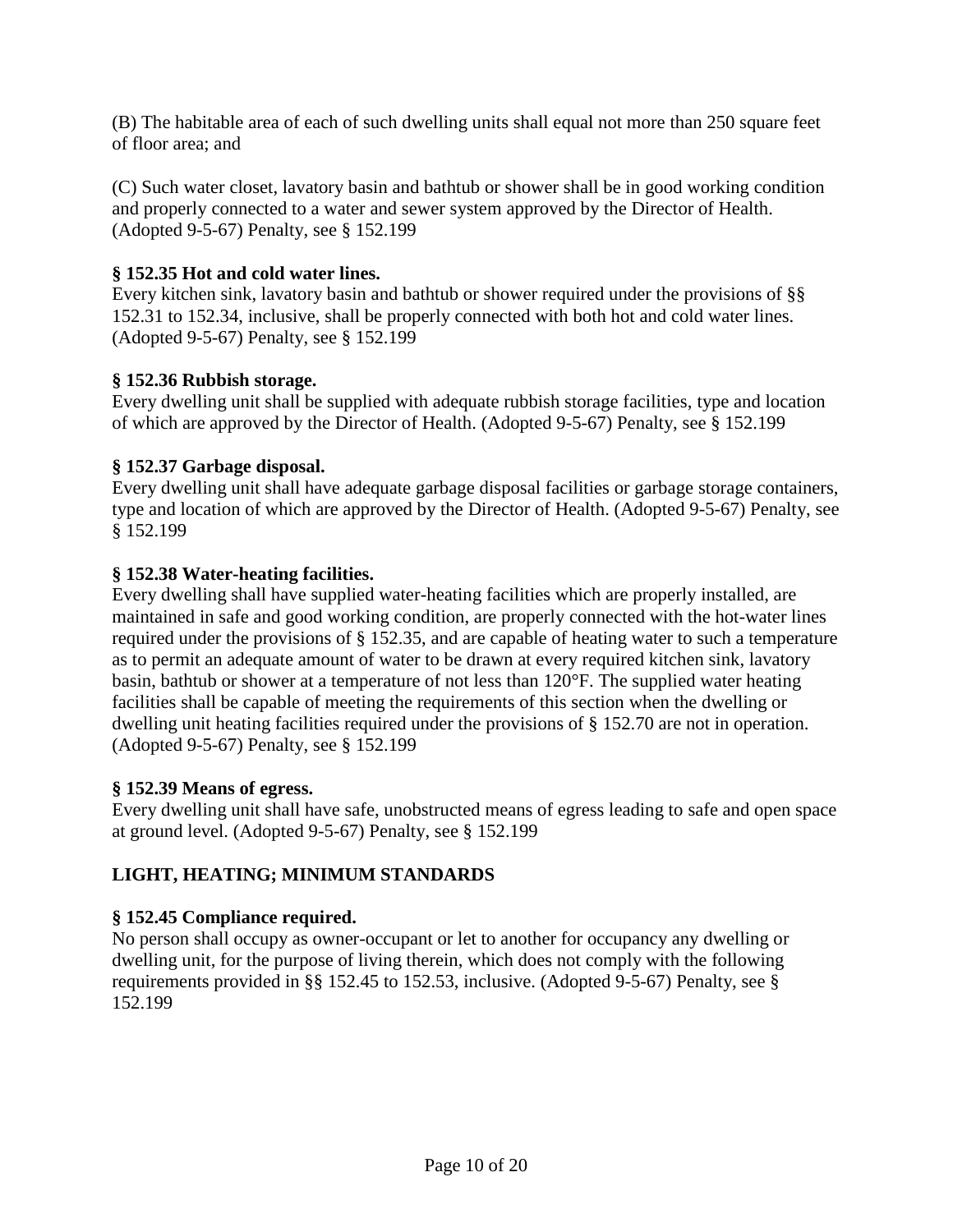### **§152.46 Total Window Area.**

(A) Every habitable room shall have at least one widow or skylight facility directly to the outdoors. The minimum total window area measured between stop, for every habitable room shall be 8% of the floor area of such room. Whenever walls or other portions of structures face a window of any portions of structures face a window of any room and light obstruction structures are located less than three feet from the window and extend to a level above that of the ceiling of the room, the window shall not be deemed to face directly to the outdoors and shall not be included as contributing to the required minimum total window area. Whenever the only window in a room is a skylight-type window in the top of the room, the total window area of the skylight shall equal at least 15% of the total floor area of the room.

### (B) **Emergency Egress.**

1) Every sleeping room shall have at least one (1) operable window or exterior door approved for emergency egress or rescue. The units must be operable from the inside to a full clear opening without the use of a key or tool. Where the windows are provided as a means of egress or rescue, they shall have a sill height of not more than forty-four (44) inches above the floor. All egress or rescue windows from sleeping rooms must have a net clear opening of 5.7 square feet. The minimum net clear opening height shall be twenty-four (24) inches. The minimum net clear opening width shall be twenty (20) inches. Grade floor windows may have a minimum net clear opening of 5.0 square feet. Existing windows shall be permitted to utilize removable sash. To achieve required opening sash shall be capable of being removed without use of key or tool.

2) Sliding glass doors may be considered to meet the required window area provided the required square foot area is met.

#### (C) **Ventilation.**

(1)The glazed areas need not be openable where the opening is not required by  $\S 152.46 \times (B)(2)$ above, and an approved mechanical ventilation system is provided and capable of producing 0.35 air change per hour in the room or a whole-house mechanical ventilation system is installed capable of supplying outdoor ventilation air of 15 cubic feet per minute per occupant computed on the basis of two (2) occupants for the first bedroom and one (1) occupant for each additional bedroom.

(2) The glazed area may be omitted in rooms where the opening is not required by  $\S 152.46$  (B)(1) above, and an approved mechanical ventilation system is provided and capable of producing 0.35 air change per hour in the room of a whole-house mechanical ventilation system is installed and capable of supplying outdoor ventilation air of 15 cubic feet per minute per occupant computed on the basis of two (2) occupants for the first bedroom and one (1) occupant for each additional bedroom, and artificial light is provided capable of producing an average illumination of six (6) foot candles over the area of the room at a height of thirty (30) inches above the floor level.

(3) When alcove rooms open without obstruction into adjoining rooms, the required window openings to the outer air shall be based on the combined floor area of room and alcove. For the purposes of determining light and ventilation requirements, any room may be considered as a portion of the adjoining room when at least one-half  $(1/2)$  of the area of the common wall is open and unobstructed and provides an opening of not less than one-tenth (1/10th) of the floor area of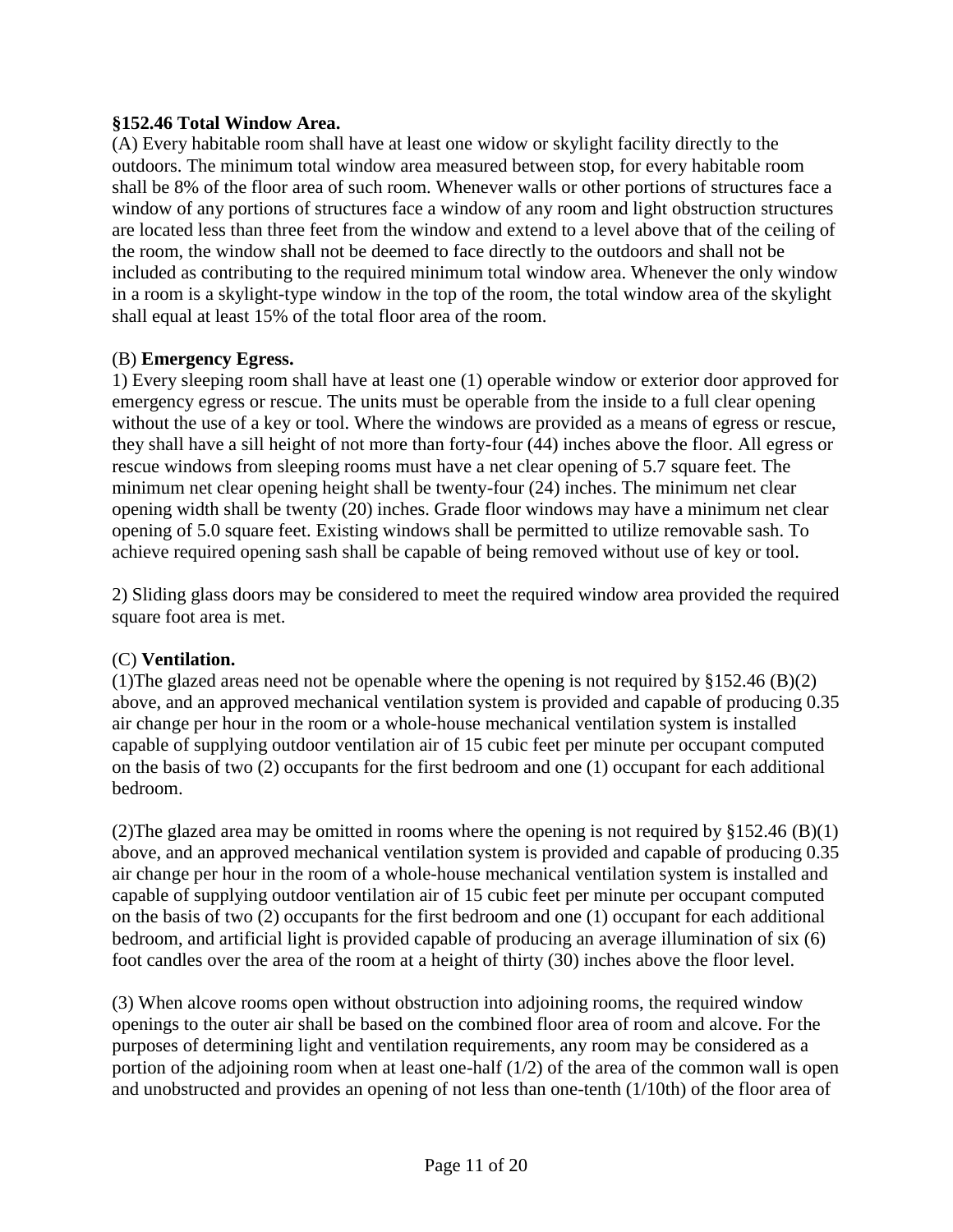the interior room but not less than twenty five (25) square feet. (Adopted 9-5-67) (Am. Ord. 491, passed 11-6-03) Penalty, see §152.199

# **§ 152.47 Adequate ventilation.**

Every habitable room shall have at least one window or skylight which can easily be opened, or such other device as will adequately ventilate the room. The total of openable window area in every habitable room shall be equal to at least 45 % of the minimum window area size or minimum skylight-type window size, as required in § 152.46, except where there is supplied some other device affording adequate ventilation and approved by the Director of Health. (Adopted 9-5-67) Penalty, see § 152.199

# **§ 152.48 Requirements for bathroom and water closet.**

Every bathroom and water-closet compartment shall comply with the light and ventilation requirements for habitable rooms contained in §§ 152.46 and 152.47, except that no window or skylight shall be required in adequately ventilated bathrooms and water-closet compartments equipped with a ventilation system which is kept in continuous operation and approved by the Director of Health. (Adopted 9-5-67) Penalty, see § 152.199

# **§ 152.49 Electric service requirements.**

Where there is electric service available from power lines which are not more than 300 feet away from a dwelling, every habitable room of such dwelling shall contain at least 2 separate floor- or wall-type electric convenience outlets, or one such convenience outlet and one supplied ceilingtype electric-light fixture; and every water-closet compartment, bathroom, laundry room, furnace room and public hall shall contain at least one supplied ceiling- or wall-type electric light fixture. Every such outlet and fixture shall be properly installed, shall be maintained in good and safe working condition, and shall be connected to the source of electric power in a safe manner. (Adopted 9-5-67) Penalty, see § 152.199

# **§152.50 Heating Facilities.**

Every dwelling shall have heating facilities which are properly installed, are maintained in safe and good working condition and are capable of safely and adequately heating all habitable rooms, bathrooms and water-closet compartments in every dwelling unit located therein to a temperature of a least sixty five (65) degrees Fahrenheit at a distance of three (3) feet above floor level, under ordinary minimum winter conditions. (Amd. Ord. 11/06/2003)

# **§ 152.51 Public halls and stairways lighted.**

Every public hall and stairway in every multiple dwelling containing 5 or more dwelling units shall be adequately lighted at all times. Every public hall and stairway in structures devoted solely to dwelling occupancy and containing not more than 4 dwelling units may be supplied with conveniently located light switches, controlling an adequate lighting system which may be turned on when needed, instead of full-time lighting. (Adopted 9-5-67) Penalty, see § 152.199

# **§ 152.52 Screens required.**

During that portion of each year when the Director of Health deems it necessary for protection against mosquitoes, flies and other insects, every door opening directly from a dwelling unit to outdoor space shall have supplied screens and a self-closing device. Every window or other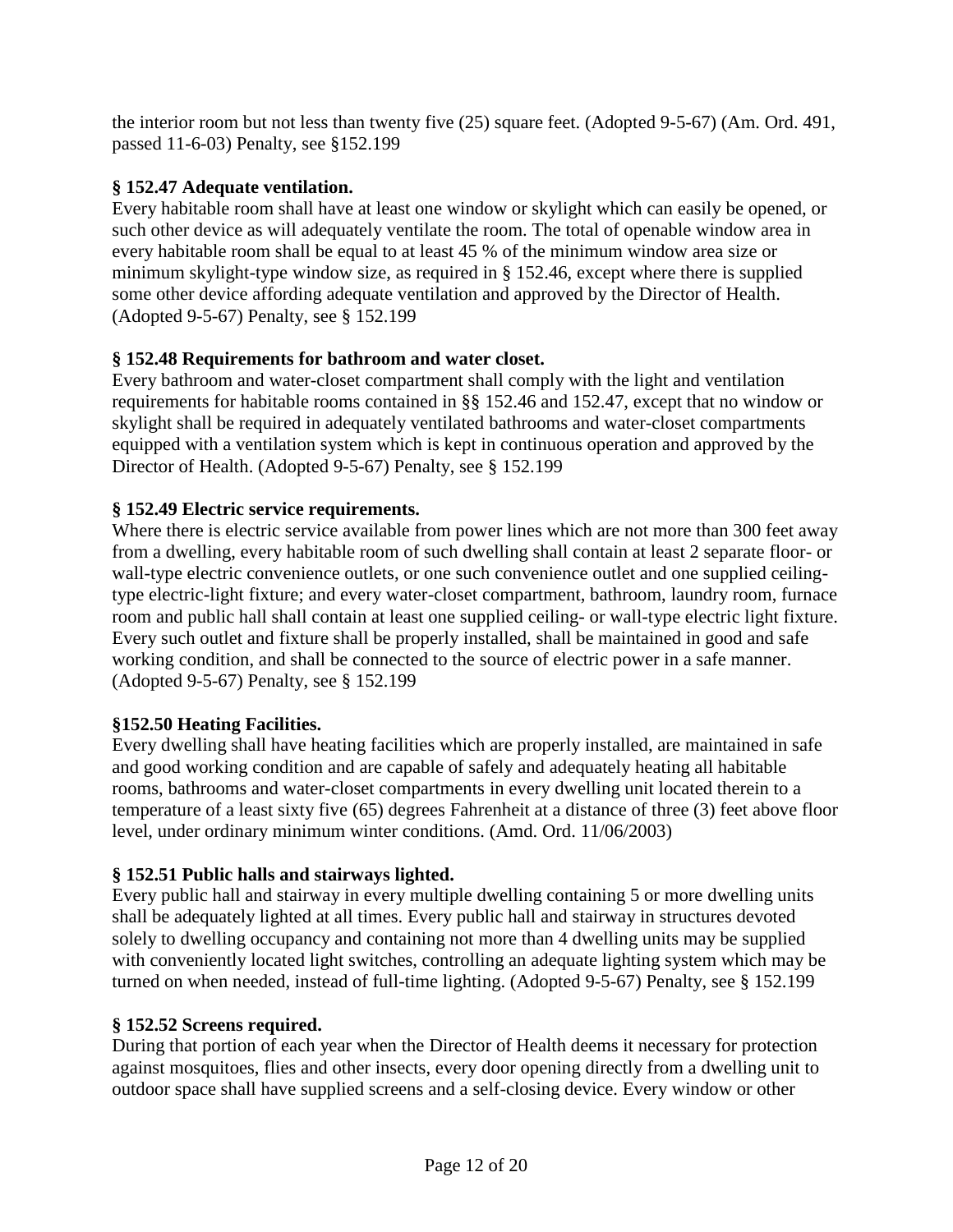device with openings to outdoor space, used or intended to be used for ventilation, shall likewise be supplied with screens; provided that such screens shall not be required during such period in rooms deemed by the Director of Health to be located high enough in the upper stories of buildings as to be free from such insects, and in rooms located in areas of this town which are deemed by the Director of Health to have so few such insects as to render screens unnecessary. (Adopted 9-5-67) Penalty, see § 152.199

### **§ 152.53 Rodent control.**

Every basement or cellar window used or intended to be used for ventilation, and every other opening to a basement which might provide an entry, for rodents, shall be supplied with a screen or such other device as will effectively prevent their entrance. (Adopted 9-5-67) Penalty, see § 152.199

# **DWELLING UNITS, SANITARY MAINTENANCE**

### **§ 152.55 Compliance required.**

No person shall occupy as owner-occupant or let to another for occupancy any dwelling or dwelling unit, for the purpose of living therein, which does not comply with the following requirements provided in §§ 152.55 to 152.62, inclusive. (Adopted 9-5-67) Penalty, see § 152.199

### **§ 152.56 Foundation, wall, roof, etc.**

Every foundation, floor, wall, ceiling and roof shall be reasonably weather tight, watertight, and rodent root, and shall be capable of affording privacy and shall be kept in good repair. (Adopted 9-5-67) Penalty, see § 152.199

# **§ 152.57 Window, exterior door and hatchway.**

Every window, exterior door and basement hatchway shall be reasonably weather tight, watertight and rodent proof, and shall be kept in sound working condition and good repair. (Adopted 9-5-67) Penalty, see § 152.199

### **§ 152.58 Stairs and porch.**

Every inside and outside stair, every porch and every appurtenance thereto shall be so constructed as to be safe to use and capable of supporting the load that normal use may cause to be placed thereon; and shall be kept in sound condition and good repair. (Adopted 9-5-67) Penalty, see § 152.199

### **§ 152.59 Installation of plumbing fixtures.**

Every plumbing fixture and water and waste pipe shall be properly installed and maintained in good sanitary working condition, free from defects, leaks and obstructions. (Adopted 9-5-67) Penalty, see § 152.199

### **§ 152.60 Floor surfaces maintained.**

Every water closet compartment floor surface and bathroom floor surface shall be constructed and maintained so as to be reasonably impervious to water and so as to permit such floor to be easily kept in a clean and sanitary condition. (Adopted 9-5-67) Penalty, see § 152.199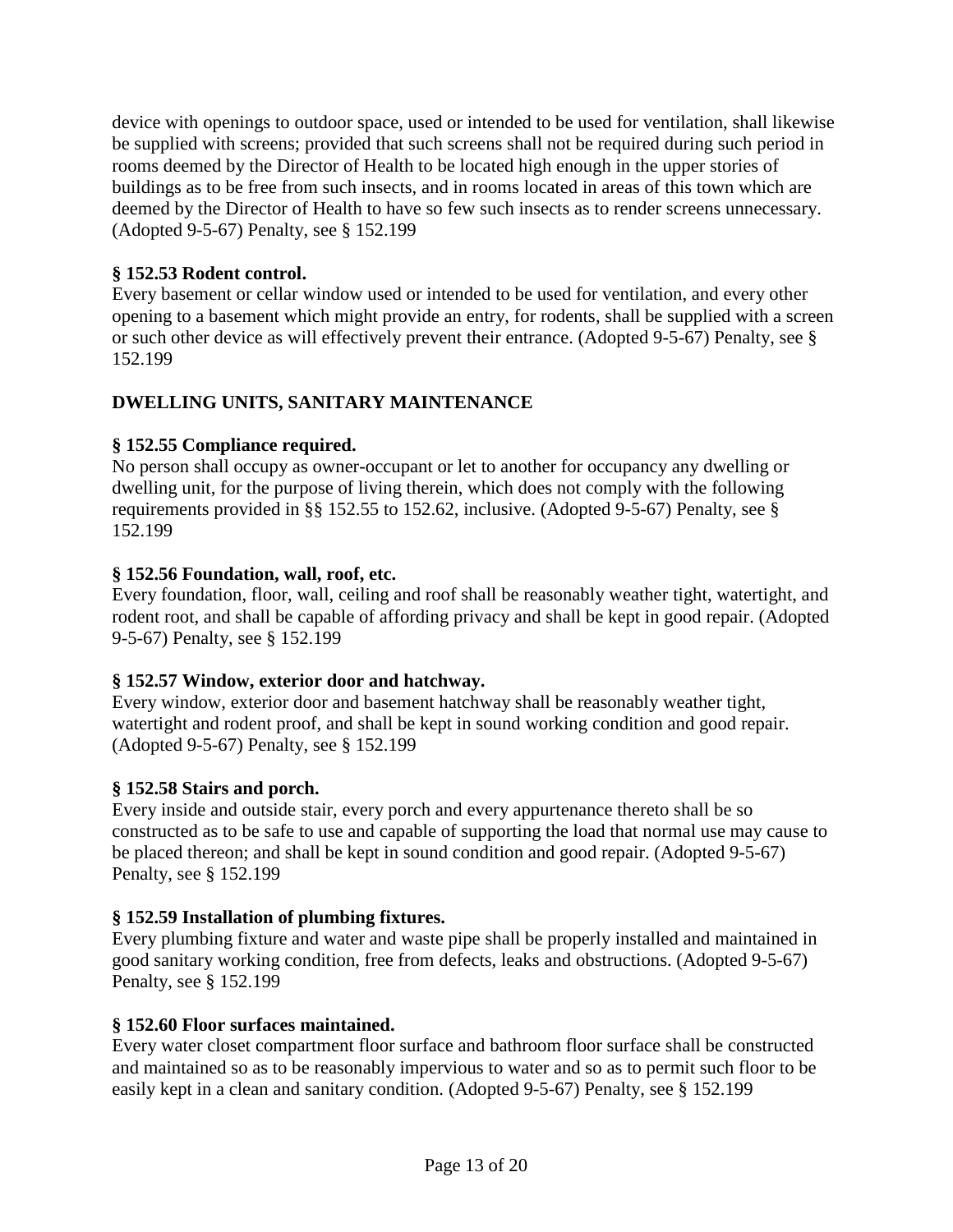### **§ 152.61 Maintenance of all facilities.**

Every supplied facility, piece of equipment or utility which is required under this chapter shall be so constructed or installed that it will function safely and effectively, and shall be maintained in satisfactory working condition. (Adopted 9-5-67) Penalty, see § 152.199

#### **§151.62 Rental or occupancy of vacant dwelling or dwelling unit.**

No owner shall occupy or let to any other occupant any vacant dwelling or dwelling unit unless it is clean, sanitary and fit for human occupancy in compliance with all applicable requirements of this chapter. Penalty, see §152.199. (Amd. Ord. 11/06/2003)

#### **§ 152.63 Discontinuance of service.**

No owner, operator or occupant shall cause any service, facility, equipment or utility which is required under this chapter to be removed from or shut off from or discontinued for any occupied dwelling, let or occupied by him, except for such temporary interruption as may be necessary while actual repairs or alterations are in process, or during temporary emergencies when discontinuance of service is approved by the Director of Health. (Adopted 9-5-67) Penalty, see § 152.199

### **MINIMUM SPACE, USE AND LOCATION REQUIREMENTS**

### **§ 152.65 Compliance required.**

No person shall occupy or let to another for occupancy any dwelling or dwelling unit, for the purpose of living therein, which does not comply with the following requirements as provided in §§ 152.65 to 152.69, inclusive. (Adopted 9-5-67) Penalty, see § 152.199

#### **§ 152.66 Floor space.**

Every dwelling unit shall contain at least 150 square feet of floor space for the first occupant thereof and at least 100 additional square feet of floor space for every additional occupant thereof, the floor space to be calculated on the basis of total habitable room area. (Adopted 9-5- 67) Penalty, see § 152.199

#### **§ 152.67 Space requirement for sleeping rooms.**

In every dwelling unit of 2 or more rooms, every room occupied for sleeping purposes by one occupant shall contain at least 70 square feet of floor space, and every room occupied for sleeping purposes by more than one occupant shall contain at least 50 square feet of floor space for each occupant thereof.(Adopted 9-5-67) Penalty, see § 152.199

#### **§151.68 Ceiling Height.**

(A) At least ½ of the floor area of every habitable room shall have a ceiling height of at least seven feet; and the floor area of that part of any room where the ceiling height is less than five feet shall not be considered as part of the floor area in computing the total floor area of the room, for the purpose of determining the maximum permissible occupancy thereof. (Adopted 9-5-67) Penalty, see §152.199.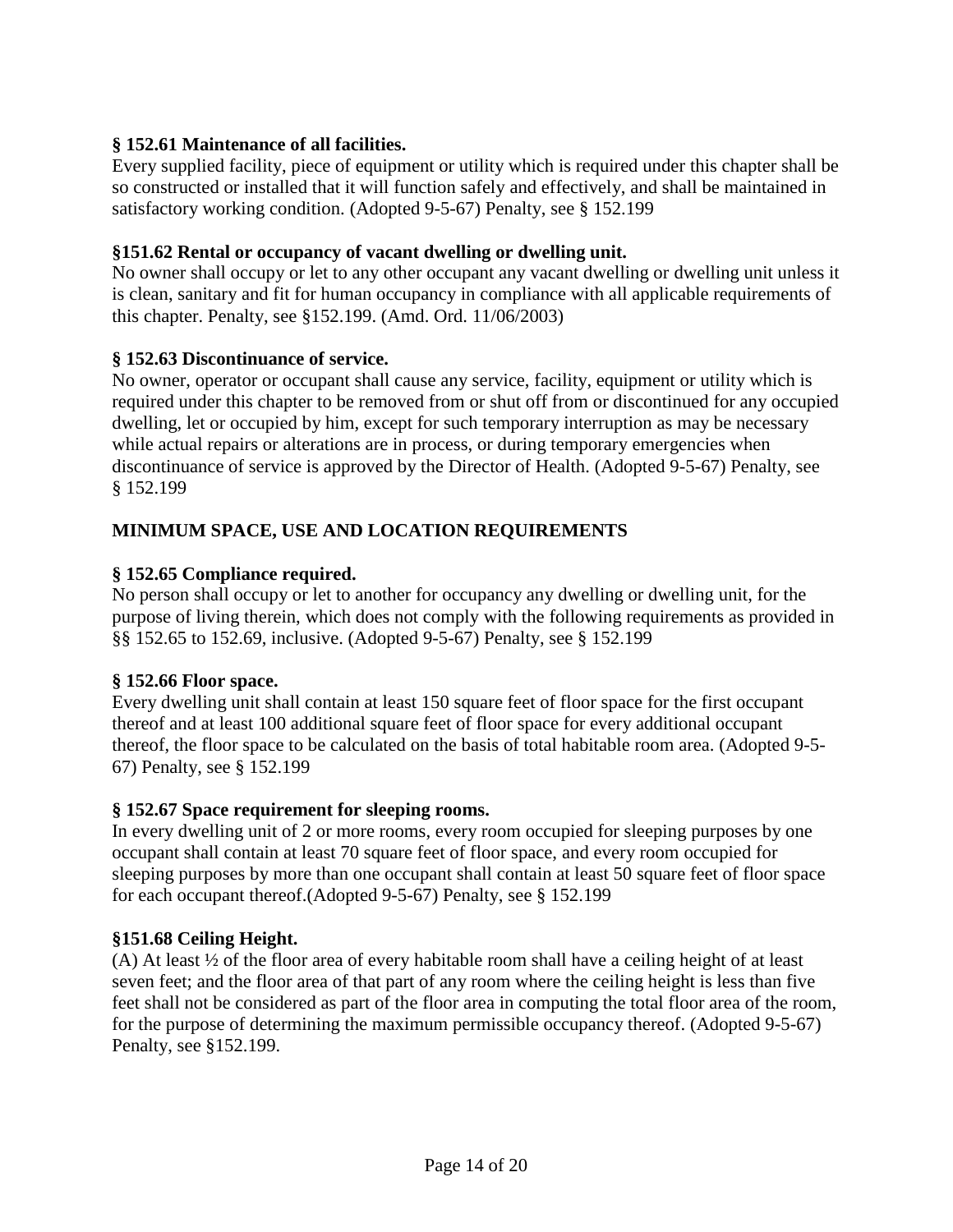(B) Ceiling height in existing basements being converted to habitable space shall not be less than 6 feet, 10 inches clear except under beams, girders, pipes, ducts or other obstructions where the clear height shall be a minimum of 6 feet 6 inches.

### **§152.69. Smoke alarms.**

(A) Smoke alarms: Smoke alarms shall be installed in the following locations:

(1) In each sleeping room.

(2) Outside each separate sleeping area in the immediate vicinity of the bedrooms.

(3) On each additional story of the dwelling, including basements but not including crawl spaces and uninhabitable attics. In dwelling units with split levels and without an intervening door between the adjacent levels a smoke alarm installed on the upper level shall suffice for the adjacent lower level provided that the lower level is less than one full story below the upper level. The smoke detectors may be battery operated and are not required to be interconnected when other remodeling considerations do not require the removal of the appropriate wall and ceasing coverings to facilitate concealed interconnected wiring.

(B) Carbon Monoxide Detectors:

(1) Carbon Monoxide detectors shall be installed outside of each sleeping area in the immediate vicinity of the bedroom.

(2) Exception: Carbon monoxide detectors shall not be required in dwelling units not containing a fuel-burning appliance, fireplace or attached garage.

(C) Penalty, see§152.199

### **§ 152.70 Basement space prohibited; conditions.**

No basement space shall be used as a habitable room or dwelling unit unless:

(A) The floor and walls are impervious to leakage of underground and surface runoff water and are insulated against dampness;

(B) The total of window area in each room is equal to at least the minimum window area sizes as required in § 152.45;

(C) The required minimum window area is located entirely above the grade of the ground adjoining the window area; and

(D) The total of openable window area in each room is equal to at least the minimum as required under § 152.47, except where there is supplied some other device affording adequate ventilation and approved by the director of health. (Adopted 9-5-67) Penalty, see § 152.199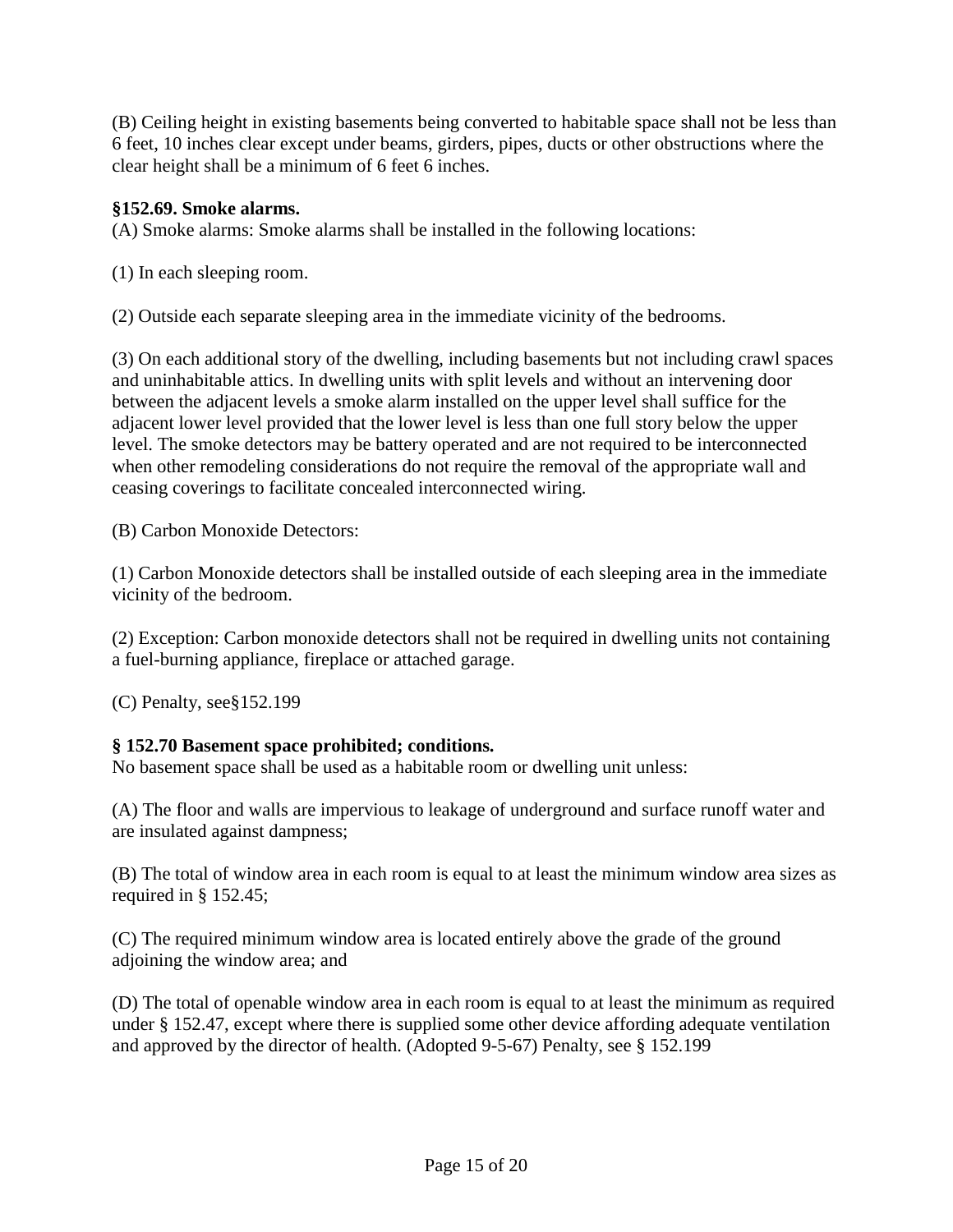### **OWNER'S RESPONSIBILITY**

#### **§ 152.75 Maintenance of premises.**

Every owner of a dwelling containing 2 or more dwelling units shall be responsible for maintaining in a clean and sanitary condition the shared or public areas of the dwelling and premises thereof. (Adopted 9-5-67) Penalty, see § 152.199

#### **§ 152.76 Responsibilities of occupant.**

Every occupant of a dwelling or dwelling unit shall keep in a clean and sanitary condition that part of the dwelling, dwelling unit and premises thereof which he occupies and controls. (Adopted 9-5-67) Penalty, see § 152.199

#### **§ 152.77 Rubbish disposal.**

Every occupant of a dwelling or dwelling unit shall dispose of all his rubbish in a clean and sanitary manner by placing it in the rubbish containers required by § 152.36 of this chapter. (Adopted 9-5-67) Penalty, see § 152.199

#### **§ 152.78 Garbage disposal.**

Every occupant of a dwelling or dwelling unit shall dispose of all his garbage, and any other organic waste which might provide food for rodents, in a clean and sanitary manner, by placing it in the garbage disposal facilities or garbage storage containers required by § 152.37 of this chapter. It shall be the responsibility of the owner to supply the facilities or containers for all dwelling units in a dwelling containing more than 4 dwelling units and for all dwelling units located on premises where more than 4 dwelling units share the same premises. In all other cases it shall be the responsibility of the occupant to furnish such facilities or containers. (Adopted 9-5- 67) Penalty, see § 152.199

#### **§ 152.79 Screens, storm doors and windows.**

Every occupant of a dwelling or dwelling unit shall be responsible for hanging all screens and double or storm doors and windows whenever the same are required under the provisions of this chapter or of any rule or regulation adopted pursuant thereto, except where the owner has agreed to supply the service. (Adopted 9-5-67) Penalty, see § 152.199

### **§ 152.80 Extermination of insects, rodents.**

Every occupant of a dwelling containing a single dwelling unit shall be responsible for the extermination of any insects, rodents, or other pests therein or on the premises. Every occupant of a dwelling unit in a dwelling containing more than one dwelling unit shall be responsible for the extermination whenever his dwelling unit is the only one infested. Notwithstanding the foregoing provisions of this section, whenever infestation is caused by failure of the owner to maintain a dwelling in a rat proof or reasonably insect proof condition extermination shall be the responsibility of the owner. Whenever infestation exists in 2 or more of the dwelling units in any dwelling, or in the shared or public parts of any dwelling containing 2 or more dwelling units, extermination thereof shall be the responsibility of the owner. (Adopted 9-5-67) Penalty, see § 152.199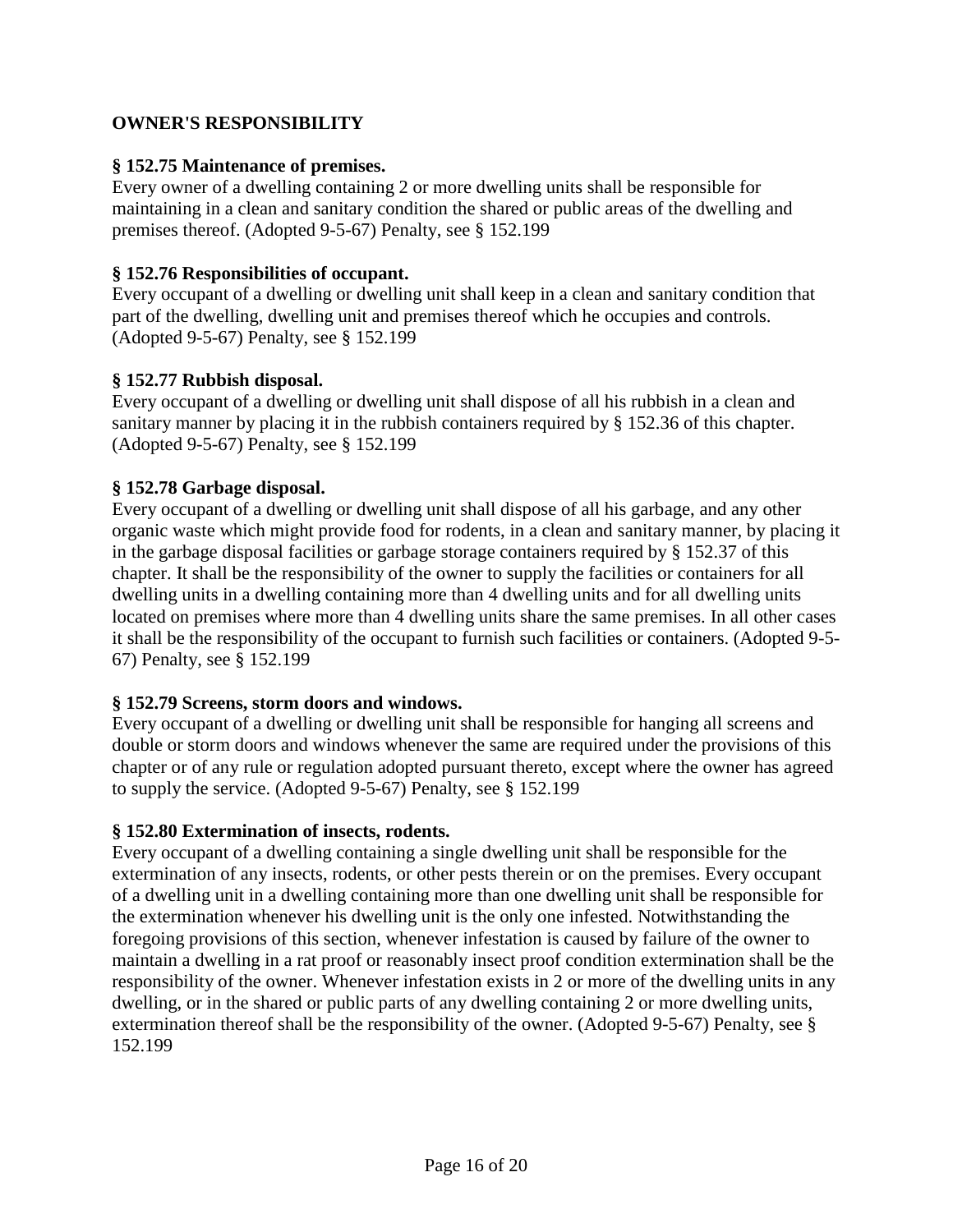### **§ 152.81 Plumbing fixtures.**

Every occupant of a dwelling unit shall keep all plumbing fixtures therein in a clean and sanitary condition and shall be responsible for the exercise of reasonable care in the proper use and operation thereof. (Adopted 9-5-67) Penalty, see § 152.199

### **ROOMING HOUSES**

### **§ 152.85 Compliance required; exception.**

No person shall operate a rooming house, or shall occupy or let to another for occupancy any rooming unit in any rooming house, except in compliance with the provisions of every section of this chapter, except the provisions of §§ 152.30 through 153.53. (Adopted 9-5-67) Penalty, see § 152.199

### **§ 152.86 Rooming house permit.**

No person shall operate a rooming house unless he holds a valid rooming house permit issued by the Director of Health in the name of the operator and for the specific dwelling or dwelling unit. The operator shall apply to the Director of Health for the permit, which shall be issued by the Director of Health upon compliance by the operator with the applicable provisions of the chapter and of any rules and regulations adopted pursuant thereto. This permit shall be displayed in a conspicuous place within the rooming house at all times. The permit shall be nontransferable. Every person holding such a permit shall give notice in writing to the Director of Health within 24 hours after having sold, transferred, given away, or otherwise disposed of ownership of, interest in, or control of the rooming house. The notice shall include the name and address of the person succeeding to the ownership or control of the rooming house. Every rooming house permit shall expire at the end of one year following its date of issuance, unless sooner suspended or revoked as hereinafter provided. For every permit issued hereunder and for each annual renewal, there shall be paid to the health department, for the use of the town, a permit fee of \$10 by each rooming house of 5 rooming units or less and \$50 by each rooming house of 6 rooming units or more. (Adopted 9-5-67; amend. Ord. 167, passed 4-18-78) Penalty, see § 152.199

### **§ 152.87 Inspection.**

Whenever, upon inspection of any rooming house, the Director of Health finds that conditions or practices exist which are in violation of any provision of this chapter or of any rule or regulation adopted pursuant thereto, the director of health shall give notice in writing to the operator of such rooming house that unless the conditions or practices are corrected within a reasonable period, to be determined by the Director of Health, the operator's rooming house permit will be suspended. At the end of the period the Director of Health shall reinspect the rooming house, and if he finds that the conditions or practices have not been corrected, he shall give notice in writing to the operator that the latter's permit has been suspended. Upon receipt of notice of suspension, the operator shall immediately cease operation of the rooming house, and no person shall occupy for sleeping or living purposes any rooming unit therein. (Adopted 9-5-67) Penalty, see § 152.199

### **§ 152.88 Permit suspended; conference granted.**

Any person whose permit to operate a rooming house has been suspended, or who has received notice from the Director of Health that his permit is to be suspended unless existing conditions or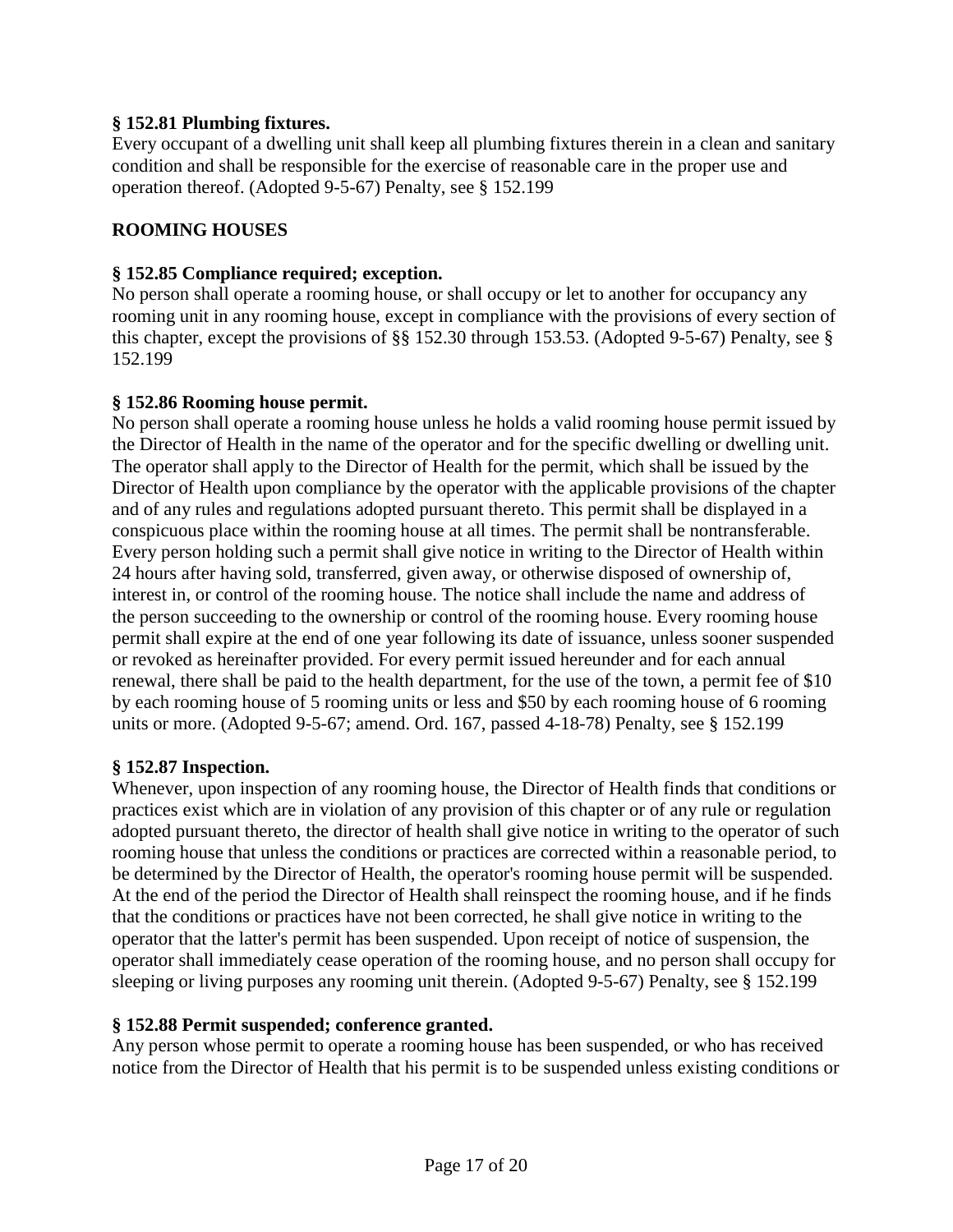practices at his rooming house are corrected, may request and shall be granted a conference and hearing on the matter under the procedure provided by §§ 152.10 to 152.25, inclusive; provided that, if no petition for such conference and hearing is filed within 21 days following the day on which such permit was suspended, such permit shall be deemed to have been automatically revoked. (Adopted 9-5-67)

### **§ 152.89 Plumbing facility requirements.**

At least one flush water closet, lavatory basin and bathtub or shower, properly connected to a water and sewer system approved by the Director of Health and in good working condition, shall be supplied for each 6 persons or fraction thereof residing within a rooming house, including members of the operator's family wherever they share the use of the facilities; provided that, in a rooming house where rooms are let only to males, flush urinals may be substituted for not more than 1/2 the required number of water closets. All of the facilities shall be so located within the dwelling as to be reasonably accessible from a common hall or passageway to all persons sharing the facilities. Every lavatory basin and bathtub or shower shall be supplied with hot-water at all times. No such facilities shall be located in a basement except by written approval of the Director of Health. (Adopted 9-5-67) Penalty, see § 152.199

### **§ 152.90 Bed linen and towels supplied.**

The operator of every rooming house shall change supplied bed linen and towels therein at least once each week, and prior to the letting of any room to any occupant. The operator shall be responsible for the maintenance of all supplied bedding in a clean and sanitary manner. (Adopted 9-5-67) Penalty, see § 152.199

# **§ 152.91 Floor space in sleeping rooms.**

Every room occupied for sleeping purposes by one person shall contain at least 70 square feet of floor space, and every room occupied for sleeping purposes by more than one person shall contain at least 50 square feet of floor space for each occupant thereof. (Adopted 9-5-67) Penalty, see § 152.199

### **§ 152.92 Means of egress.**

Every rooming unit shall have safe, unobstructed means of egress leading to safe and open space at ground level, as required by the laws of this state and this town. (Adopted 9-5-67) Penalty, see § 152.199

### **§ 152.93 Sanitary maintenance.**

The operator of every rooming house shall be responsible for the sanitary maintenance of all walls, floors, and ceilings, and for maintenance of a sanitary condition in every other part of the rooming house. He shall be further responsible for the sanitary maintenance of the entire premises where the entire structure or building is leased or occupied by the operator. (Adopted 9- 5-67) Penalty, see § 152.199

### **§ 152.94 Hotels, motels, dormitories, clubs.**

Every provision of this chapter which applies to rooming houses shall also apply to hotels, motels, dormitories and clubs, except to the extent that any such provision may be found in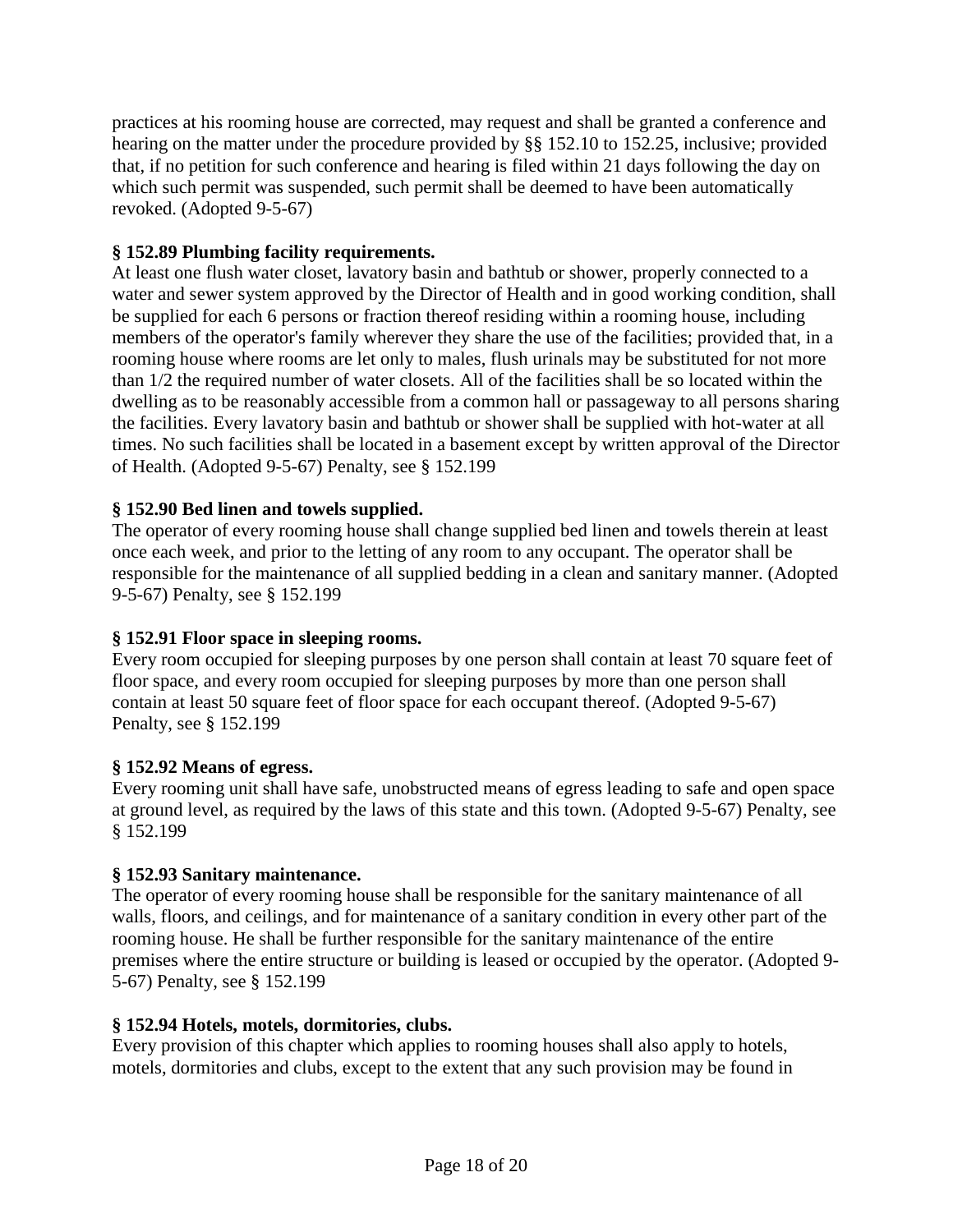conflict with the laws of this state or with the lawful regulations of any state board or agency. (Adopted 9-5-67) Penalty, see § 152.199

# **UNFIT DWELLINGS; LEGAL PROCEDURE**

# **§ 152.100 Compliance required.**

The designation of dwellings or dwelling units as unfit for human habitation and the procedure for the condemnation and placarding of such unfit dwellings or dwelling units shall be carried out in compliance with the following requirements as provided in §§ 152.100 to 152.105, inclusive. (Adopted 9-5-67) Penalty, see § 152.199

### **§ 152.101 Defects in unfit dwellings.**

Any dwelling or dwelling unit which shall be found to have any of the following defects shall be condemned as unfit for human habitation and shall be so designated and placarded by the Director of Health:

(A) One which is so damaged, decayed, dilapidated unsanitary, unsafe or vermin-infested that it creates a serious hazard to the health or safety of the occupants or of the public.

(B) One which lacks illumination, ventilation or sanitation facilities adequate to protect the health or safety of the occupants or of the public.

(C) One which because of its general condition or location is unsanitary, or otherwise dangerous, to the health or safety of the occupants or of the public. (Adopted 9-5-67) Penalty, see §152.199

### **§ 152.102 Unfit dwellings vacated.**

Any dwelling or dwelling unit condemned as unfit for human habitation, and so designated and placarded by the Director of Health, shall be vacated within a reasonable time as ordered by the Director of Health. (Adopted 9-5-67) Penalty, see § 152.199

### **§ 152.103 Written approval required to reoccupy.**

No dwelling or dwelling unit which has been condemned and placarded as unfit for human habitation shall again be used for human habitation until written approval is secured from, and the placard is removed by, the Director of Health. The Director of Health shall remove the placard whenever the defect or defects, upon which the condemnation and placarding action were based, have been eliminated. (Adopted 9-5-67) Penalty, see § 152.199

### **§ 152.104 Placards on unfit dwellings.**

No person shall deface or remove the placard from any dwelling or dwelling unit which has been condemned as unfit for human habitation and placarded as such, except as provided in § 152.103. (Adopted 9-5-67) Penalty, see § 152.199

### **§ 152.105 Conference and hearing granted.**

Any person affected by any notice or order relating to the condemning and placarding of a dwelling or dwelling unit as unfit for human habitation may request and shall be granted a